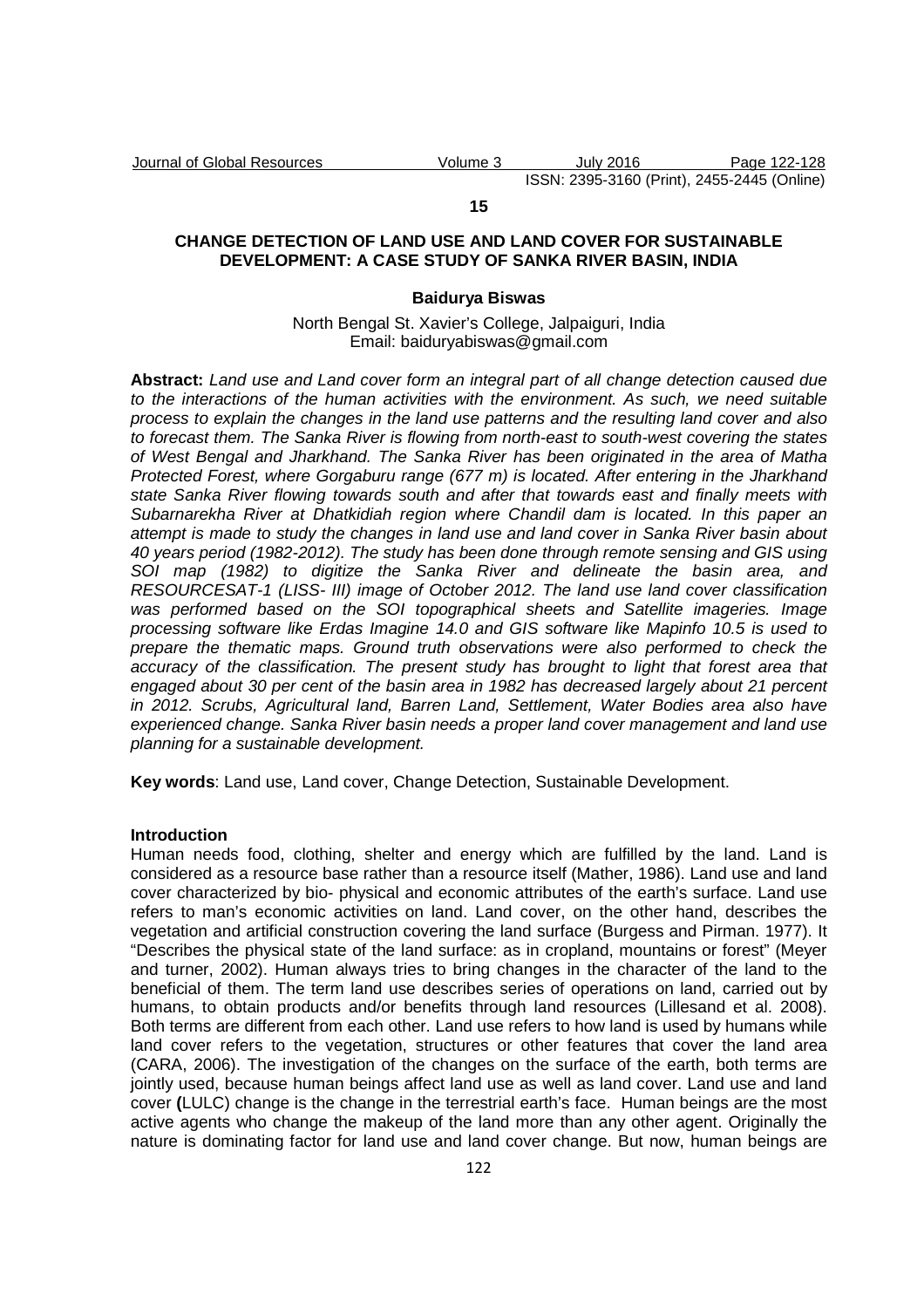chief to nature and modifying the earth which is very difficult to carry under its original purpose. Century's old forests are now being cleared and that region is being brought under agriculture, industries and settlement for large cities. The land resources are being degraded at a shocking rate in an unplanned manner. In digital image classification, an analyst evaluates several characteristics such as tone, texture, pattern, size, shape and association and his own knowledge about the land use and land cover distribution in order to categorize the components of the image (Kumaravel. et al. 2012).

## **Figure 1. Location Map**

#### **LOCATION MAP**



#### **Study Area**

The geographical location of this basin (Fig.01) is confined within the latitudes of 23°01 52 N and 23˚ 11 36 N and longitudes of 86˚01 22 E and 86˚12 42 E. The Sanka River flows from north-east to south-west direction across the western margin of West Bengal and parts of Jharkhand. The Sanka River originates from the Matha Protected Forest, where Gorgaburu peak (677 m) is located. The Sanka River started flowing from the south of Edelbera and Puniyashasan villages of Purulia district and flows southward through a rugged terrain receiving many tributaries on both the banks. As a result, the river is also often prone to flash floods accentuated by swift runoff from tributary channels and quick discharge accumulations in the downstream segments. After entering Jharkhand the River flows further south and again towards east. Finally it meets with the Subarnarekha River at Dhatkidiah where the Chandil Dam is located. The Sanka River in Jharkhand meets with Subarnarekha River at 23° 01 22 N latitude and 86° 01 22 E longitudes. The upper reaches of the basin is located in West Bengal and lower reach of the basin is located in Jharkhand. To be identical it is to be stated that the River is a tributary of Subarnarekha River.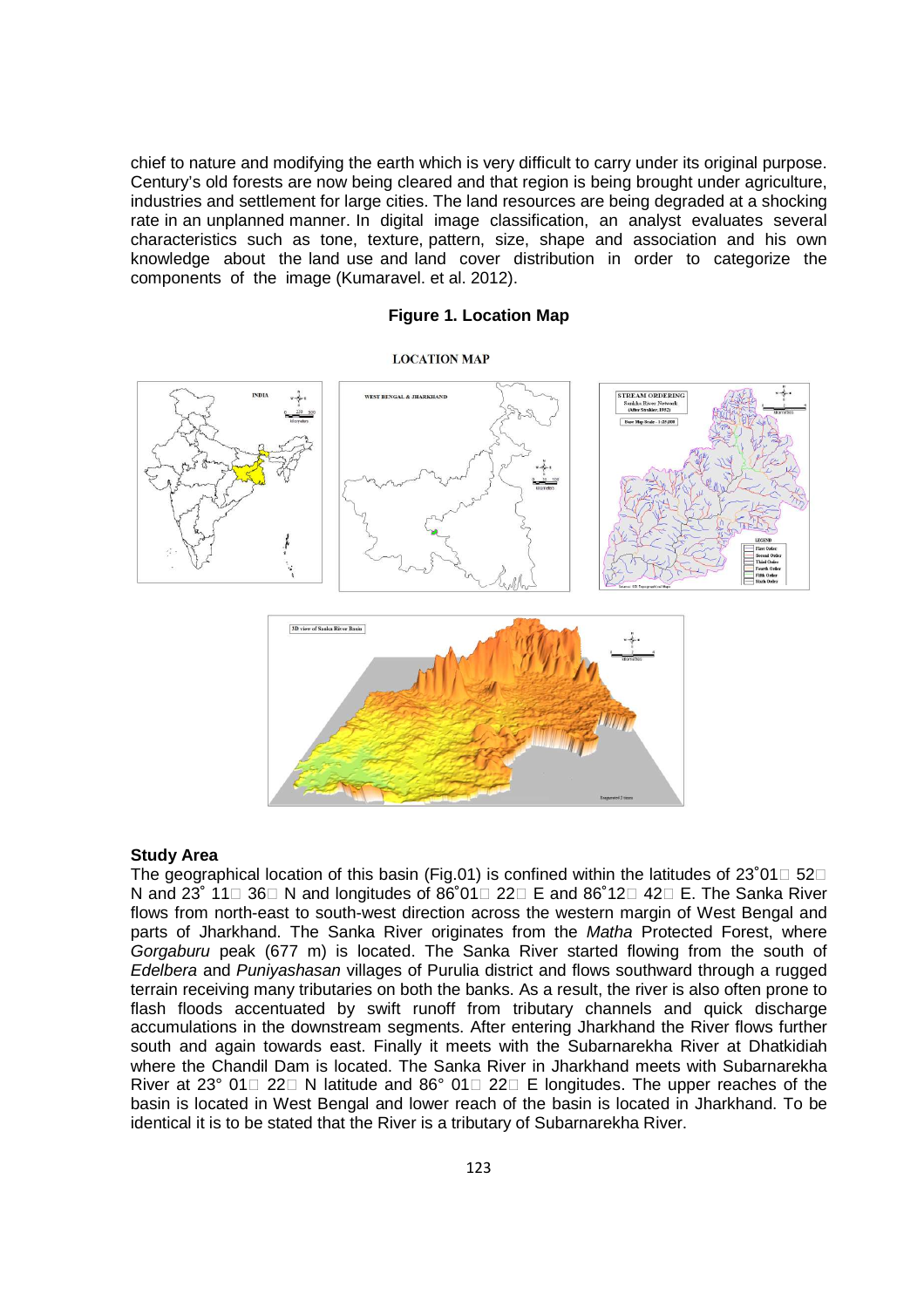## **Objectives**

The main objective of this paper is to classify and analyse the nature and extent land use and land cover changes in Sanka River basin in the past 30 years and to identify the main reasons behind the changes.

## **MATERIALS AND METHODS**

## **Data products**

The Survey of India (SOI) Toposheet map Nos. 73I/4/NW, 73I/4/NE, 73I/4/SE, and 73I/4/SW at scale 1:25,000 of 1983 and Resourcesat-1 (February, 2012) LISS III path 106 row 045-C. The geocoded digital data was downloaded from Bhuban to ERDAS system as an image format.

## **Methods**

Digitization of SOI topographical sheets under GIS environment using MapInfo 10.5 software was done. For data processing visual image interpretation and digital image interpretation techniques are used. Signatures are identified from satellite imageries. Erdas Imagine 14.0 and MapInfo 10.5 software were used for data processing. Supervised classification was done for image. Classifications of land of land use and land cover are created in both time periods. The changes in area under each category, analyzing, mapping etc. all work is done with the help of GIS software. The land use and land cover are classified on basis of the scheme of classification of National Remote Sensing Center (NRSC) in seven classes which are mentioned below:

- 1. Forest Area
- 2. Scrubs
- 3. Agricultural land
- 4. Barren Land
- 5. Built-up Area
- 6. Water Bodies

# **Result and Discussion**

Land cover mapping serves as a basic inventory of land resources for all levels of government, environmental agencies and private industry throughout area (Vijith and Satheesh 2007). The findings after applying the classification techniques on SOI maps and satellite image changes in land use and land cover are found. The findings of the present of present investigation in table 1. Changes are identified in every land use and land cover class. Due to human pressure and anthropogenic causes day by day forest area are converting in scrub area, agricultural land settlement area. According to SOI map of the year 1982 forest covered almost 31 per cent of the study area (Table1). This has decreased to about 21 per cent in 2012, February RESOURCESAT-1 (LISS- III) Imageries. It is worth observing that in the 30 years almost 30 per cent (Fig  $-2$ , 3 & Table1) of the forest lands have got transformed to Scrubs area and Built-up area. Because of human population forest area got converted to scrub, Settlement and Road. Majority of forest area is mainly under protected forest for this reason forest area basically converted to scrub land.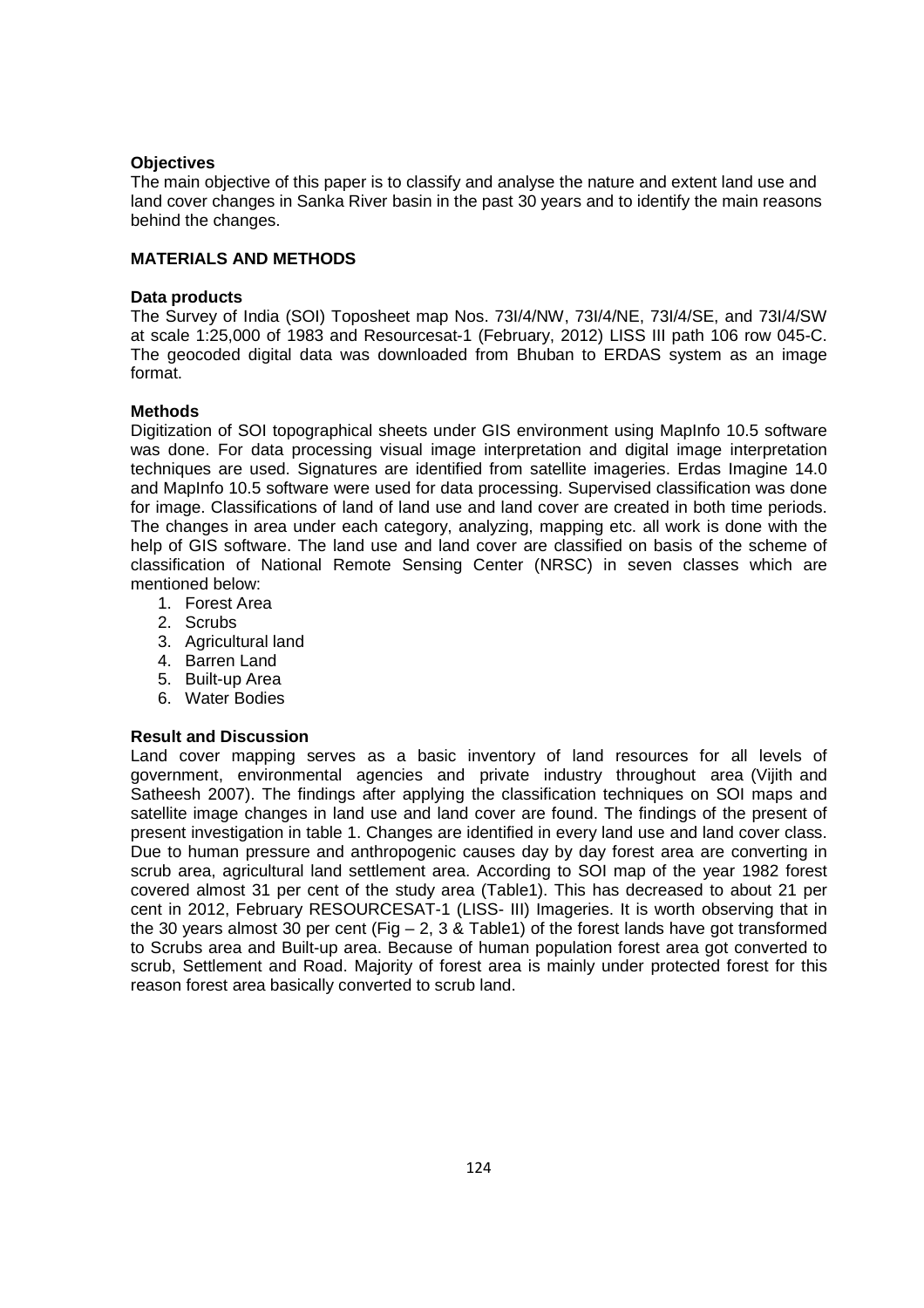|   |                          | 1982       |            | February, 2012 |            | <b>Changes (1982-2012)</b> |                |
|---|--------------------------|------------|------------|----------------|------------|----------------------------|----------------|
| # | <b>LULC</b>              | Area<br>ın | in<br>Area | Area in        | in<br>Area | in<br>Area                 | Percentage     |
|   |                          | Sq k.m.    | Percentage | Sq k.m.        | Percentage | Sq k.m.                    | (% )           |
|   |                          |            | (%)        |                | (%)        |                            |                |
| 1 | Forest Area              | 58.25      | 30.49      | 41.79          | 21.88      | 16.46                      | $-8.61$        |
| 2 | <b>Scrubs</b>            | 0.01       | 0.01       | 16.46          | 8.62       | 16.45                      | 8.62           |
| 3 | <b>Agricultural Land</b> | 113.78     | 59.56      | 104.93         | 54.92      | 8.85                       | $-4.64$        |
| 4 | Barren Land              | 12.61      | 6.60       | 12.61          | 6.60       | <b>No</b>                  | N <sub>o</sub> |
|   |                          |            |            |                |            | change                     | change         |
| 5 | Built-up Area            | 4.99       | 2.62       | 7.21           | 3.78       | 2.22                       | 1.16           |
| 6 | <b>Water Bodies</b>      | 1.38       | 0.72       | 8.02           | 4.20       | 6.64                       | 3.48           |
|   | Total                    | 191.02     | 100        | 191.02         | 100        |                            |                |

Table 1 Area and Changes in Land Use and Land Cover in Sanka River Basin, 1982 & 2012

Source: Computed by author

**Figure 2. Land use and land cover of 1982** 

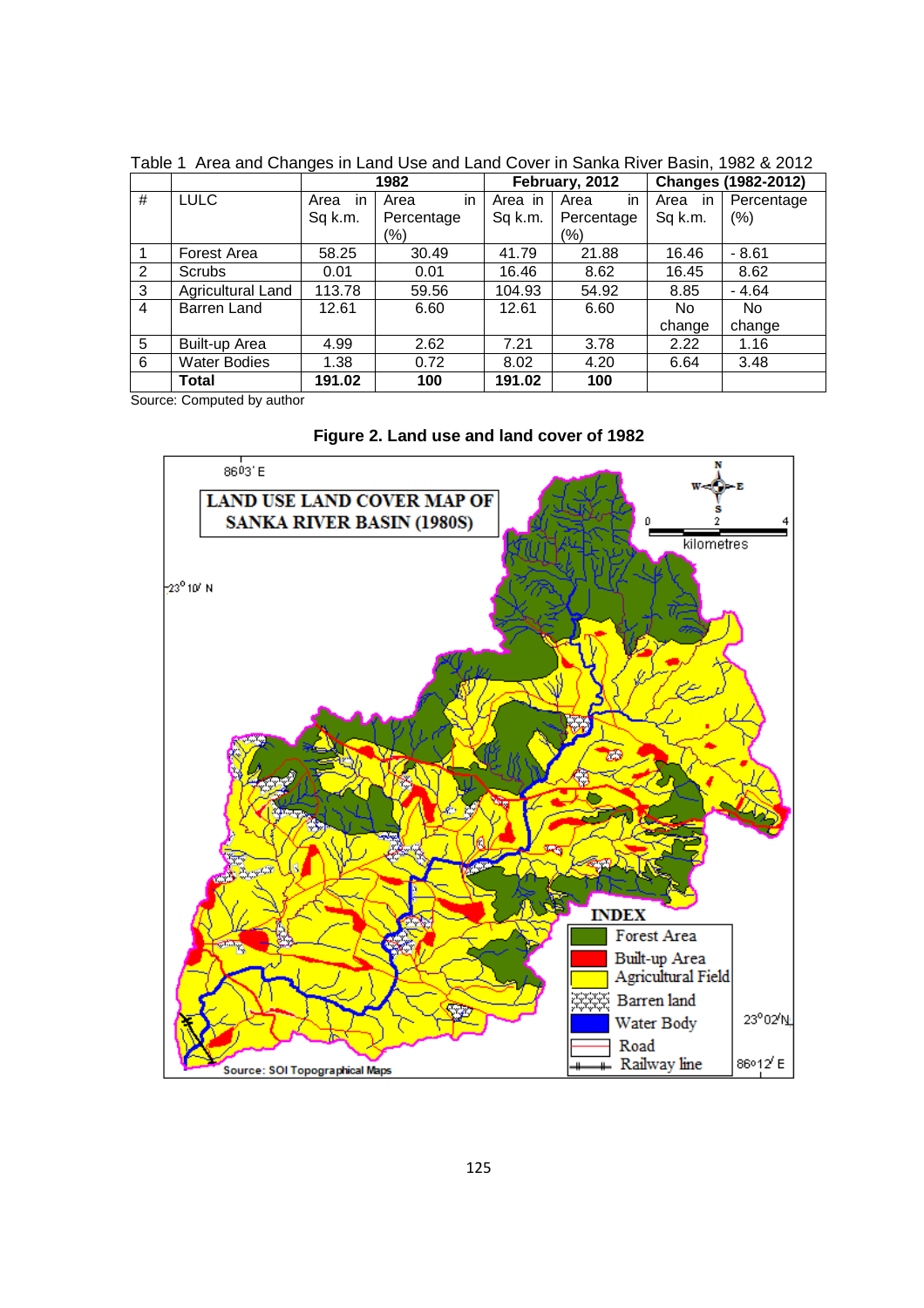

**Figure 3. Land use and land cover of 2012** 

Forest is an area with the notified boundary bearing an association predominantly of trees and other vegetation types capable of producing timber and other forest produce. It is described as a dense thicker or woody vegetation or forest cover occurring in north eastern part of the basin and some patches are also distributed in whole basin area. It includes different species of sals. Forests covered in the study area are 58.25 km<sup>2</sup> in 1982 and due to human action many forest area converted in scrub, built-up area and agricultural land, covering 41.79 sq. km. in 2012. Agriculture land occupies sizeable area. It is defined as the land primarily used for farming and for production of food, fiber, and other horticulture crops. It includes land under crops (irrigated and unirrigated), fallow, etc. Crop land has occupied in the study area of 113.78 km2 in the study period in 1982 and it has decreased only to 104.93 km2 in 2012. Huge area of agricultural land converted to reservoir for construction of Chandil Dam at the confluence of river and increase of built-up area for construction of hotels and settlement. It is described as agricultural land which is taken up for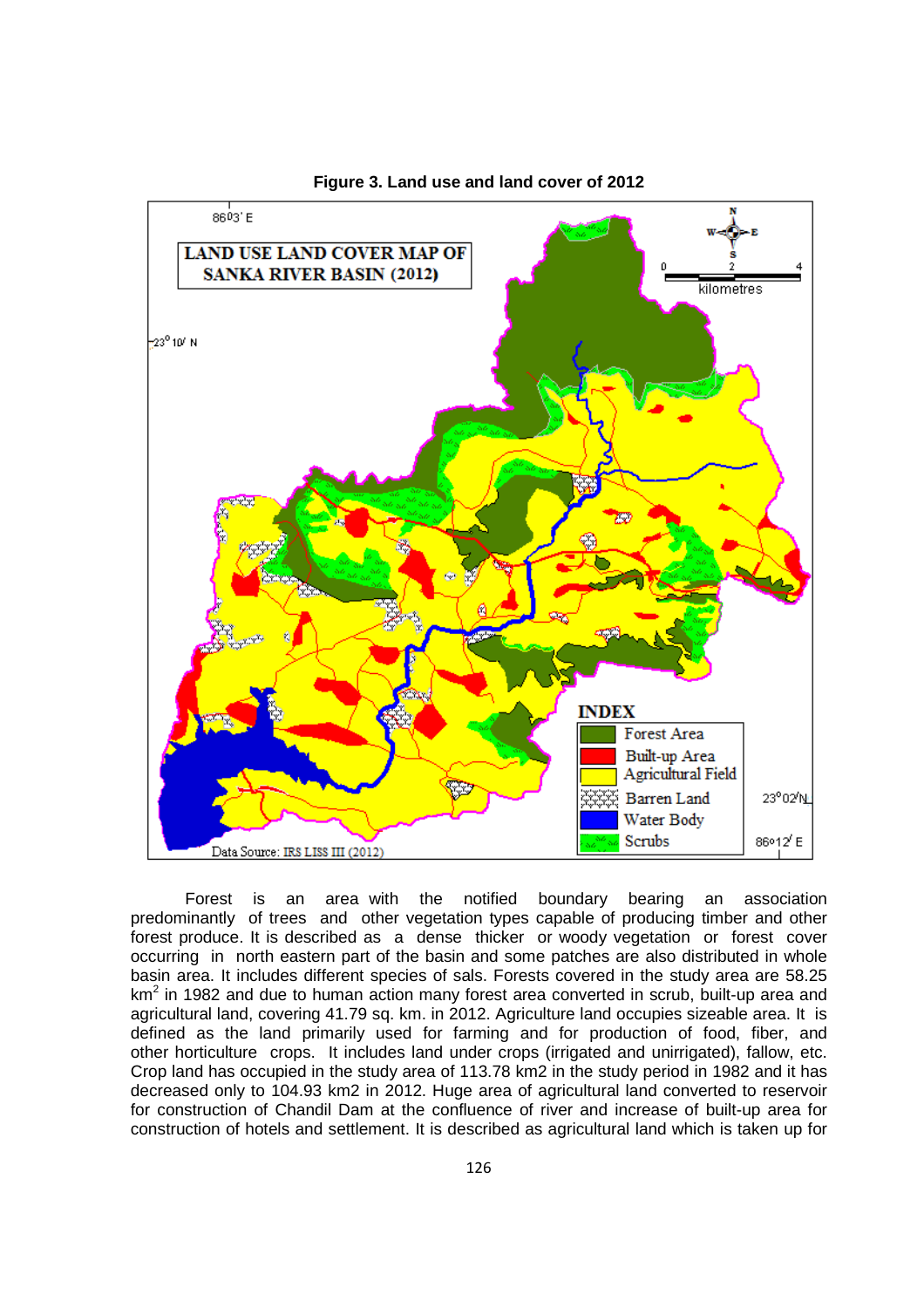cultivation but it is temporarily allowed to rest un-cropped for one or more seasons, but not less than one due to unavailability of water. Main crop of this area is rice. Barren land basically denotes the area of bare rock surface, outcrops etc. The barren land has occupied in the study area of 12.61 km2 in the study period in 1982 and it has also remained same in 2012. Built-up area basically denotes settlement, village, and road and communication system. It is defined as an area of human habitation developed due to non-agricultural use and that which has a cover of buildings, transport, communication utilities in association with water, vegetation and vacant lands. Moreover they are sparsely present in the entire study area. The built-up-land occupies in the study area is 4.99 km<sup>2</sup> in the year of 1982 and increased to 7.21 km<sup>2</sup> in the year of 2012. Water Bodies included ponds, reservoirs, rivers and streams. Water bodies covered only 1.38 km<sup>2</sup> of the study area land in 1982 and increased to 8.02 km<sup>2</sup> in 2012. This fluctuation due to the construction of Chandil Dam at the confluence and conservation of water created huge reservoir.

## **Conclusion**

Ajodhya Hill is a famous hill station in Purulia district as well as in West Bengal for tourism and trekking purposes is one of the major sources of income through tourism. As a result construction of road and increase of built-up area increased. The land under forest cover has experienced a declining trend in the past thirty years. Here forest land converted to Scrubs, areas Built-up and agricultural land due to this changes we loss our natural ecosystem and biodiversity also. The local people of that area cut the trees for their own needs and huge area of Matha Protected forest converted in scrubs land. Empirical observation also shows afforestation is taken by Forest department in recent times. Sprawl of settlement area is also identified many areas among which due to the presence of nodal point at Balarampur village at north eastern part of basin and Baghmundi block in north western part of basin. Apart from the conversion of little forest area into agricultural land there display decreasing trend in agricultural land because huge area of basin converted into reservoir for chandil dam and people have less importance for agriculture due to scarcity and unavailability of water. The increase in the area under built up lands and scrubs may lead to a lot of environmental and ecological problems. Change detection of land use land cover pattern of the area would be of immense help in formulation of policies and programmes required for sustainable development.

#### **References**

- 1. A. Panahi, B. Alijani, and H. Mohammadi,( 2010), The Effect of the Land Use/Cover Changes on the Floods of the Madarsu Basin of Northeastern Iran, J. Water Resource and Protection, vol. 2, pp. 373-379.
- 2. Burgess, D.W., Pairman, D. (1997). Bidirectional reflectance effects in NOAA AVHRR data. International Journal of Remote Sensing, 18, 2815-2825.
- 3. C. Prakasam, (2010) Land Use and Land Cover Change Detection through Remote Sensing Approach: A case study of Kodaikanaltaluk, Tamilnadu, International Journal of Geomatics and Geosciences, vol. 1, no. 2, pp. 150-158. 2010.
- 4. CARA (Consortium for Atlantic Regional Assessment), "Land Use Primer," 2006. http://www.cara.psu.edu/land/lu-primer/luprimer01.asp (last accessed 12 May 2014).
- 5. Gong, P., Howarth, P.J., (1990), The use of structural information for improving land cover classification accuracies at the ruraleurban fringe. Photogrammetric engineering and remote sensing 56(1), pp 67-73.
- 6. Hutchinson, C.F., (1982), Techniques for combining Landsat and ancillary data for digital classification improvement. Photogrammetric engineering and remote sensing, 8 (1), pp 123-130.
- 7. Kumaravel. S, Ramkumar., Gurunanam. B, Suresh. M., (2012) Spatial mapping for land use /land cover assessment using resourcesat-2 data in the parts of Cuddalore